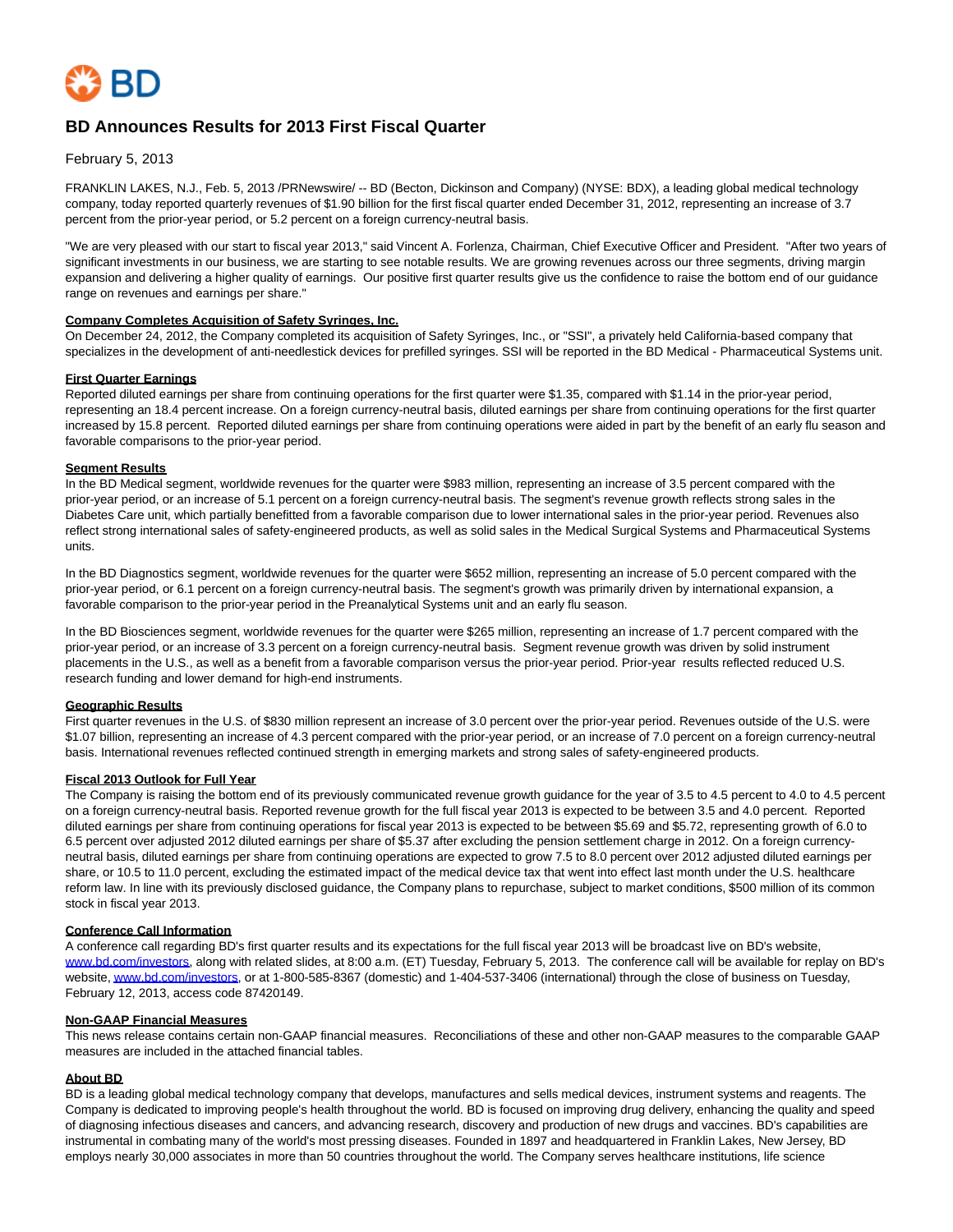researchers, clinical laboratories, the pharmaceutical industry and the general public. For more information, please visit **[www.bd.com](http://www.bd.com/)**.

This press release, including the section entitled "Fiscal 2013 Outlook for Full Year", contains certain estimates and other forward-looking statements (as defined under Federal securities laws) regarding BD's performance, including future revenues and earnings per share. All such statements are based upon current expectations of BD and involve a number of business risks and uncertainties. Actual results could vary materially from anticipated results described, implied or projected in any forward-looking statement. With respect to forward-looking statements contained herein, a number of factors could cause actual results to vary materially from any forward-looking statement. These factors include, but are not limited to: potential cuts in healthcare spending by the U.S. government as part of deficit reduction measures, including "sequestration", which could result in reduced demand for our product or downward pricing pressure; the unknown consequences of healthcare reform in the United States, including the impact of the reduction in Medicare and Medicaid payments to hospitals, pharmaceutical companies and other customers, which could reduce demand for our products and increase downward pricing pressure; adverse changes in regional, national or foreign economic conditions, including any impact that may result from the current global economic conditions on our ability to access credit markets and finance our operations, the demand for our products and services as a result of reduced government funding, lower utilization rates or otherwise, or our suppliers' ability to provide products needed for our operations; changes in interest or foreign currency exchange rates; our ability to successfully integrate any businesses we acquire; competitive factors; pricing and market share pressures; difficulties inherent in product development and delays in product introductions; increases in energy costs and their effect on, among other things, the cost of producing BD's products; fluctuations in costs and availability of raw materials and in BD's ability to maintain favorable supplier arrangements and relationships; new or changing laws impacting our business or changes in enforcement practices with respect to such laws; uncertainties of litigation (as described in BD's filings with the Securities and Exchange Commission); future healthcare reform, including changes in government pricing and reimbursement policies or other cost containment reforms; the effects of potential pandemic diseases; and issuance of new or revised accounting standards, as well as other factors discussed in BD's filings with the Securities and Exchange Commission. We do not intend to update any forward-looking statements to reflect events or circumstances after the date hereof except as required by applicable laws or regulations.

#### Contact:

Monique N. Dolecki, Investor Relations – 201-847-5453 Colleen T. White, Corporate Communications – 201-847-5369

#### BECTON DICKINSON AND COMPANY CONSOLIDATED INCOME STATEMENTS

(Unaudited; Amounts in thousands, except per share data)

|                                                                                                              | Three Months Ended December 31, |           |    |           |           |  |
|--------------------------------------------------------------------------------------------------------------|---------------------------------|-----------|----|-----------|-----------|--|
|                                                                                                              |                                 | 2012      |    | 2011      | % Change  |  |
| <b>REVENUES</b>                                                                                              | \$                              | 1,900,192 | \$ | 1,831,720 | 3.7       |  |
| Cost of products sold                                                                                        |                                 | 894,063   |    | 900,465   | (0.7)     |  |
| Selling and administrative                                                                                   |                                 | 495,878   |    | 482,271   | 2.8       |  |
| Research and development                                                                                     |                                 | 118,162   |    | 112,227   | 5.3       |  |
| <b>TOTAL OPERATING COSTS</b>                                                                                 |                                 |           |    |           |           |  |
| <b>AND EXPENSES</b>                                                                                          |                                 | 1,508,103 |    | 1,494,963 | 0.9       |  |
| OPERATING INCOME                                                                                             |                                 | 392,089   |    | 336,757   | 16.4      |  |
| Interest income                                                                                              |                                 | 7,922     |    | 15,448    | (48.7)    |  |
| Interest expense                                                                                             |                                 | (35,029)  |    | (29, 378) | 19.2      |  |
| Other income (expense), net                                                                                  |                                 | 714       |    | (385)     | <b>NM</b> |  |
| INCOME FROM CONTINUING OPERATIONS BEFORE<br><b>INCOME TAXES</b>                                              |                                 | 365,696   |    | 322,442   | 13.4      |  |
|                                                                                                              |                                 |           |    |           |           |  |
| Income tax provision                                                                                         |                                 | 95,447    |    | 73,898    | 29.2      |  |
| INCOME FROM CONTINUING OPERATIONS                                                                            |                                 | 270,249   |    | 248,544   | 8.7       |  |
| INCOME FROM DISCONTINUED OPERATIONS<br>NET OF INCOME TAX PROVISION OF<br>\$216,336 AND \$7,327, RESPECTIVELY |                                 | 355,187   |    | 14.441    | <b>NM</b> |  |
|                                                                                                              |                                 |           |    |           |           |  |
| <b>NET INCOME</b>                                                                                            | \$                              | 625,436   | \$ | 262,985   | <b>NM</b> |  |
| <b>EARNINGS PER SHARE</b>                                                                                    |                                 |           |    |           |           |  |
| Basic:                                                                                                       |                                 |           |    |           |           |  |
| Income from continuing operations                                                                            | \$                              | 1.38      | \$ | 1.16      | 19.0      |  |
| Income from discontinued operations                                                                          | \$                              | 1.81      | \$ | 0.07      | <b>NM</b> |  |
| Net income (1)                                                                                               | \$                              | 3.18      | \$ | 1.23      | <b>NM</b> |  |
| Diluted:                                                                                                     |                                 |           |    |           |           |  |
| Income from continuing operations                                                                            | \$                              | 1.35      | \$ | 1.14      | 18.4      |  |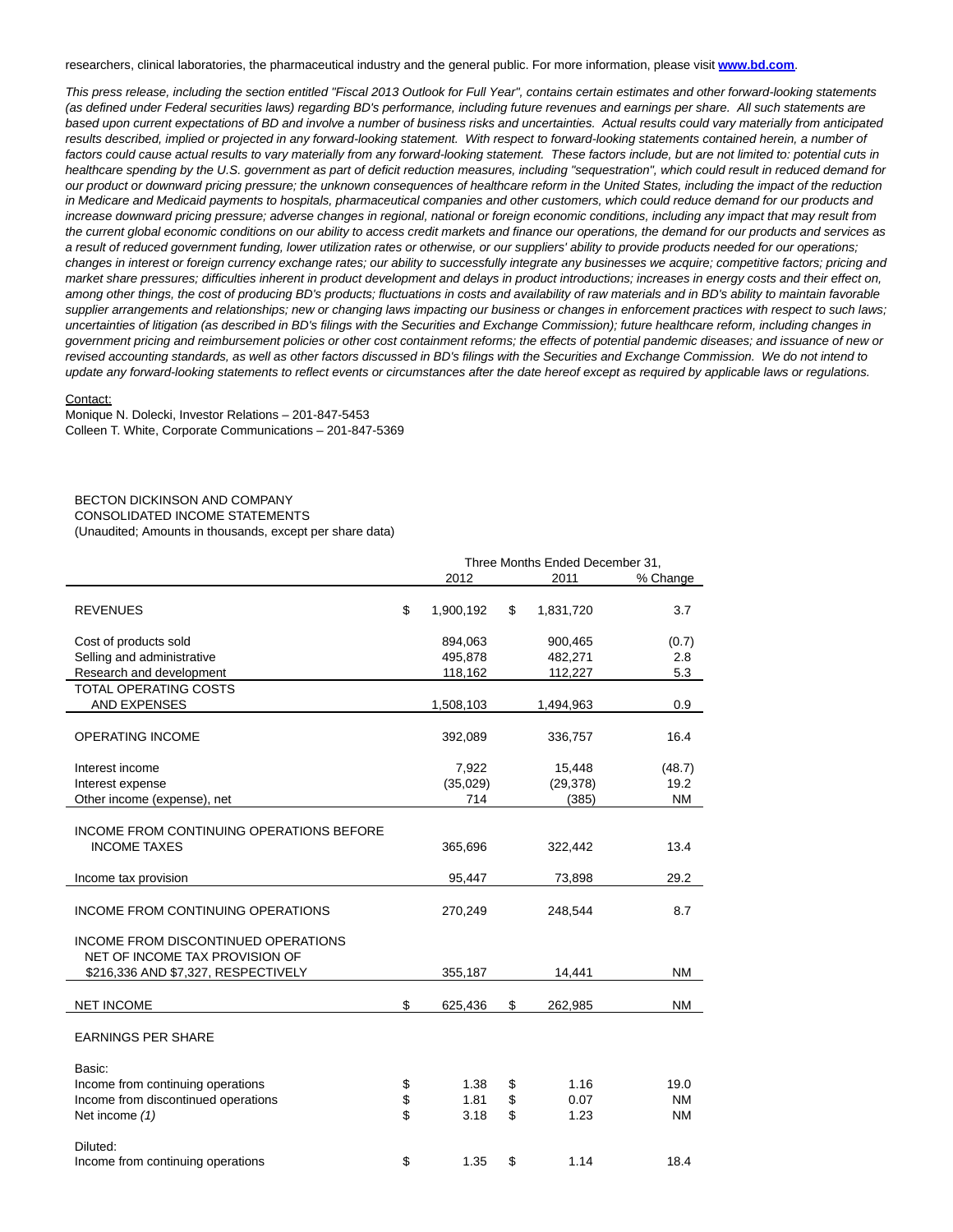| \$<br>\$ | 1.78<br>3.13 | \$<br>\$ | 0.07<br>1.21 | ΝM<br>ΝM |
|----------|--------------|----------|--------------|----------|
|          |              |          |              |          |
|          | 196,427      |          | 214,300      |          |
|          |              | 199,570  |              | 217,634  |

NM - Not Meaningful

(1) Total per share amounts may not add due to rounding.

# BECTON DICKINSON AND COMPANY SUPPLEMENTAL REVENUE INFORMATION REVENUES BY SEGMENT AND GEOGRAPHIC AREA (Unaudited; Amounts in thousands)

|                       | Three Months Ended December 31, |           |    |           |          |  |  |
|-----------------------|---------------------------------|-----------|----|-----------|----------|--|--|
|                       |                                 | 2012      |    | 2011      | % Change |  |  |
| <b>BD MEDICAL</b>     |                                 |           |    |           |          |  |  |
| <b>United States</b>  | \$                              | 425,366   | \$ | 414,669   | 2.6      |  |  |
| International         |                                 | 558,007   |    | 535,728   | 4.2      |  |  |
| TOTAL                 | \$                              | 983,373   | \$ | 950,397   | 3.5      |  |  |
|                       |                                 |           |    |           |          |  |  |
| <b>BD DIAGNOSTICS</b> |                                 |           |    |           |          |  |  |
| <b>United States</b>  | \$                              | 320,540   | \$ | 311,623   | 2.9      |  |  |
| International         |                                 | 331,385   |    | 309,120   | 7.2      |  |  |
| TOTAL                 | \$                              | 651,925   | \$ | 620,743   | 5.0      |  |  |
|                       |                                 |           |    |           |          |  |  |
| <b>BD BIOSCIENCES</b> |                                 |           |    |           |          |  |  |
| <b>United States</b>  | \$                              | 84,195    | \$ | 79,926    | 5.3      |  |  |
| International         |                                 | 180,699   |    | 180,654   | 0.0      |  |  |
| <b>TOTAL</b>          | \$                              | 264,894   | \$ | 260,580   | 1.7      |  |  |
|                       |                                 |           |    |           |          |  |  |
| <b>TOTAL REVENUES</b> |                                 |           |    |           |          |  |  |
| <b>United States</b>  | \$                              | 830,101   | \$ | 806,218   | 3.0      |  |  |
| International         |                                 | 1,070,091 |    | 1,025,502 | 4.3      |  |  |
| <b>TOTAL</b>          | \$                              | 1,900,192 | \$ | 1,831,720 | 3.7      |  |  |

# BECTON DICKINSON AND COMPANY SUPPLEMENTAL REVENUE INFORMATION REVENUES BY BUSINESS SEGMENTS AND UNITS Three Months Ended December 31, (Unaudited; Amounts in thousands)

|                                 | <b>United States</b> |         |    |         |          |  |
|---------------------------------|----------------------|---------|----|---------|----------|--|
|                                 |                      | 2012    |    | 2011    | % Change |  |
| <b>BD MEDICAL</b>               |                      |         |    |         |          |  |
| <b>Medical Surgical Systems</b> | \$                   | 249.192 | \$ | 248.415 | 0.3      |  |
| Diabetes Care                   |                      | 112,404 |    | 105,526 | 6.5      |  |
| <b>Pharmaceutical Systems</b>   |                      | 63.770  |    | 60.728  | 5.0      |  |
| <b>TOTAL</b>                    | \$                   | 425,366 | \$ | 414,669 | 2.6      |  |
| <b>BD DIAGNOSTICS</b>           |                      |         |    |         |          |  |
| <b>Preanalytical Systems</b>    | \$                   | 166,949 | \$ | 162,115 | 3.0      |  |
| Diagnostic Systems              |                      | 153.591 |    | 149,508 | 2.7      |  |
| <b>TOTAL</b>                    | \$                   | 320.540 | \$ | 311,623 | 2.9      |  |
|                                 |                      |         |    |         |          |  |
| <b>BD BIOSCIENCES</b>           | \$                   | 84.195  | \$ | 79,926  | 5.3      |  |
| TOTAL UNITED STATES             | \$                   | 830.101 | \$ | 806.218 | 3.0      |  |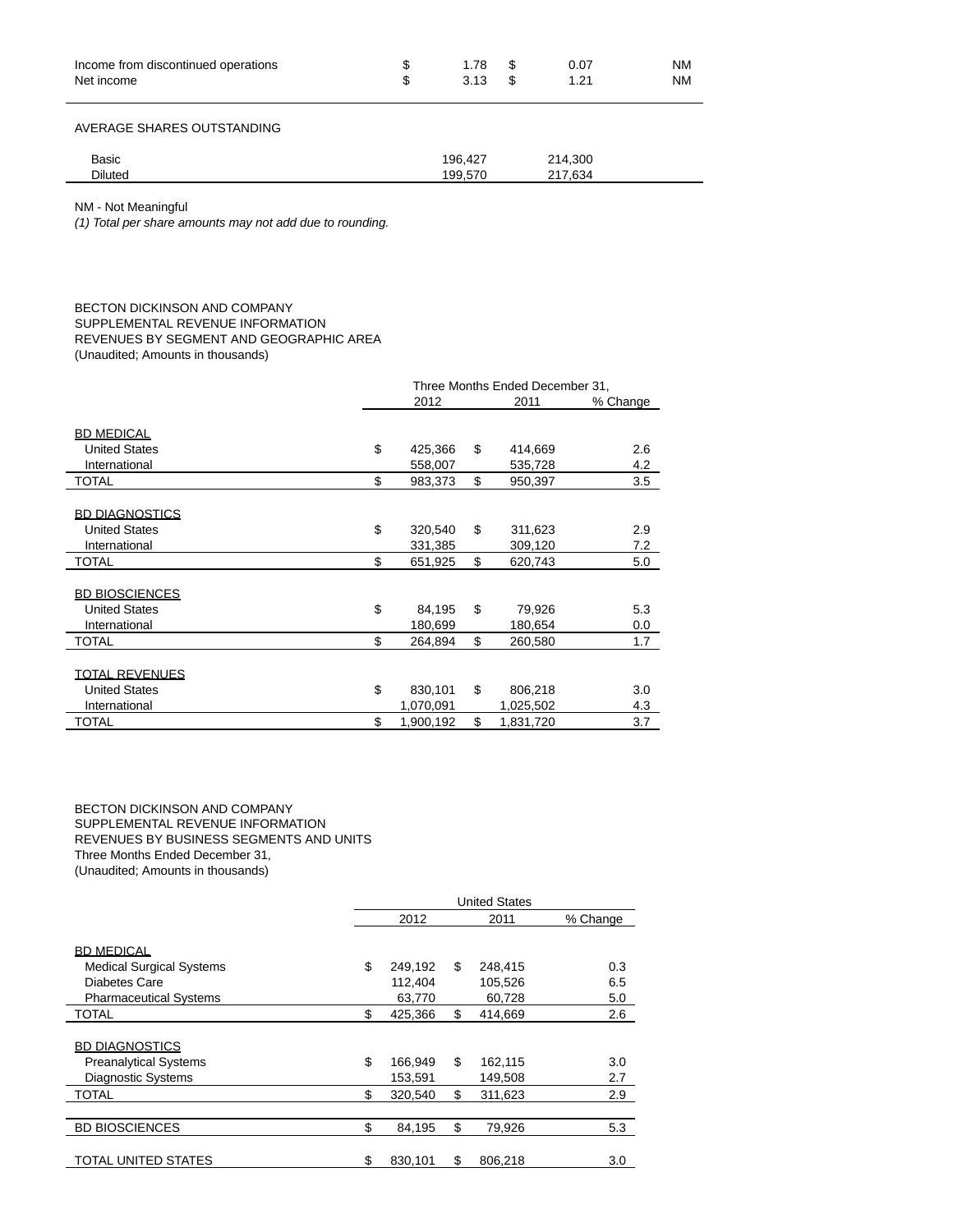## BECTON DICKINSON AND COMPANY SUPPLEMENTAL REVENUE INFORMATION REVENUES BY BUSINESS SEGMENTS AND UNITS Three Months Ended December 31, (continued) (Unaudited; Amounts in thousands)

|                                 | International |           |    |           |          |            |           |  |  |  |
|---------------------------------|---------------|-----------|----|-----------|----------|------------|-----------|--|--|--|
|                                 |               |           |    |           | % Change |            |           |  |  |  |
|                                 |               | 2012      |    | 2011      | Reported | <b>FXN</b> | FX Impact |  |  |  |
|                                 |               |           |    |           |          |            |           |  |  |  |
| <b>BD MEDICAL</b>               |               |           |    |           |          |            |           |  |  |  |
| <b>Medical Surgical Systems</b> | \$            | 286,746   | \$ | 273,893   | 4.7      | 7.1        | (2.4)     |  |  |  |
| Diabetes Care                   |               | 130,398   |    | 120,394   | 8.3      | 11.4       | (3.1)     |  |  |  |
| <b>Pharmaceutical Systems</b>   |               | 140,863   |    | 141,441   | (0.4)    | 3.5        | (3.9)     |  |  |  |
| TOTAL                           | \$            | 558,007   | \$ | 535,728   | 4.2      | 7.1        | (2.9)     |  |  |  |
|                                 |               |           |    |           |          |            |           |  |  |  |
| <b>BD DIAGNOSTICS</b>           |               |           |    |           |          |            |           |  |  |  |
| <b>Preanalytical Systems</b>    | \$            | 167.818   | \$ | 154,507   | 8.6      | 11.0       | (2.4)     |  |  |  |
| <b>Diagnostic Systems</b>       |               | 163,567   |    | 154.613   | 5.8      | 7.9        | (2.1)     |  |  |  |
| TOTAL                           | \$            | 331,385   | \$ | 309,120   | 7.2      | 9.4        | (2.2)     |  |  |  |
|                                 |               |           |    |           |          |            |           |  |  |  |
| <b>BD BIOSCIENCES</b>           | \$            | 180.699   | \$ | 180.654   | 0.0      | 2.4        | (2.4)     |  |  |  |
|                                 |               |           |    |           |          |            |           |  |  |  |
| TOTAL INTERNATIONAL             | \$            | 1.070.091 | \$ | 1.025.502 | 4.3      | 7.0        | (2.7)     |  |  |  |

# BECTON DICKINSON AND COMPANY SUPPLEMENTAL REVENUE INFORMATION REVENUES BY BUSINESS SEGMENTS AND UNITS Three Months Ended December 31, (continued) (Unaudited; Amounts in thousands)

|                                                                                    | Total |                    |    |                    |            |            |                |  |
|------------------------------------------------------------------------------------|-------|--------------------|----|--------------------|------------|------------|----------------|--|
|                                                                                    |       |                    |    |                    | % Change   |            |                |  |
|                                                                                    |       | 2012               |    | 2011               | Reported   | <b>FXN</b> | FX Impact      |  |
| <b>BD MEDICAL</b><br><b>Medical Surgical Systems</b><br>Diabetes Care              | \$    | 535,938<br>242.802 | \$ | 522,308<br>225.920 | 2.6<br>7.5 | 3.9<br>9.1 | (1.3)<br>(1.6) |  |
| <b>Pharmaceutical Systems</b>                                                      |       | 204.633            |    | 202,169            | 1.2        | 4.0        | (2.8)          |  |
| <b>TOTAL</b>                                                                       | \$    | 983,373            | \$ | 950,397            | 3.5        | 5.1        | (1.6)          |  |
| <b>BD DIAGNOSTICS</b><br><b>Preanalytical Systems</b><br><b>Diagnostic Systems</b> | \$    | 334,767<br>317,158 | \$ | 316,622<br>304,121 | 5.7<br>4.3 | 6.9<br>5.3 | (1.2)<br>(1.0) |  |
| TOTAL                                                                              | \$    | 651,925            | \$ | 620,743            | 5.0        | 6.1        | (1.1)          |  |
|                                                                                    |       |                    |    |                    |            |            |                |  |
| <b>BD BIOSCIENCES</b>                                                              | \$    | 264,894            | \$ | 260,580            | 1.7        | 3.3        | (1.6)          |  |
| <b>TOTAL REVENUES</b>                                                              | \$    | 1,900,192          | \$ | 1,831,720          | 3.7        | 5.2        | (1.5)          |  |

BECTON DICKINSON AND COMPANY SUPPLEMENTAL REVENUE INFORMATION SAFETY REVENUES (Unaudited; Amounts in thousands)

Three Months Ended December 31,

|    |      |     | 0/2<br>7υ |      |
|----|------|-----|-----------|------|
| זר | 3011 | ted | ™XN       | งact |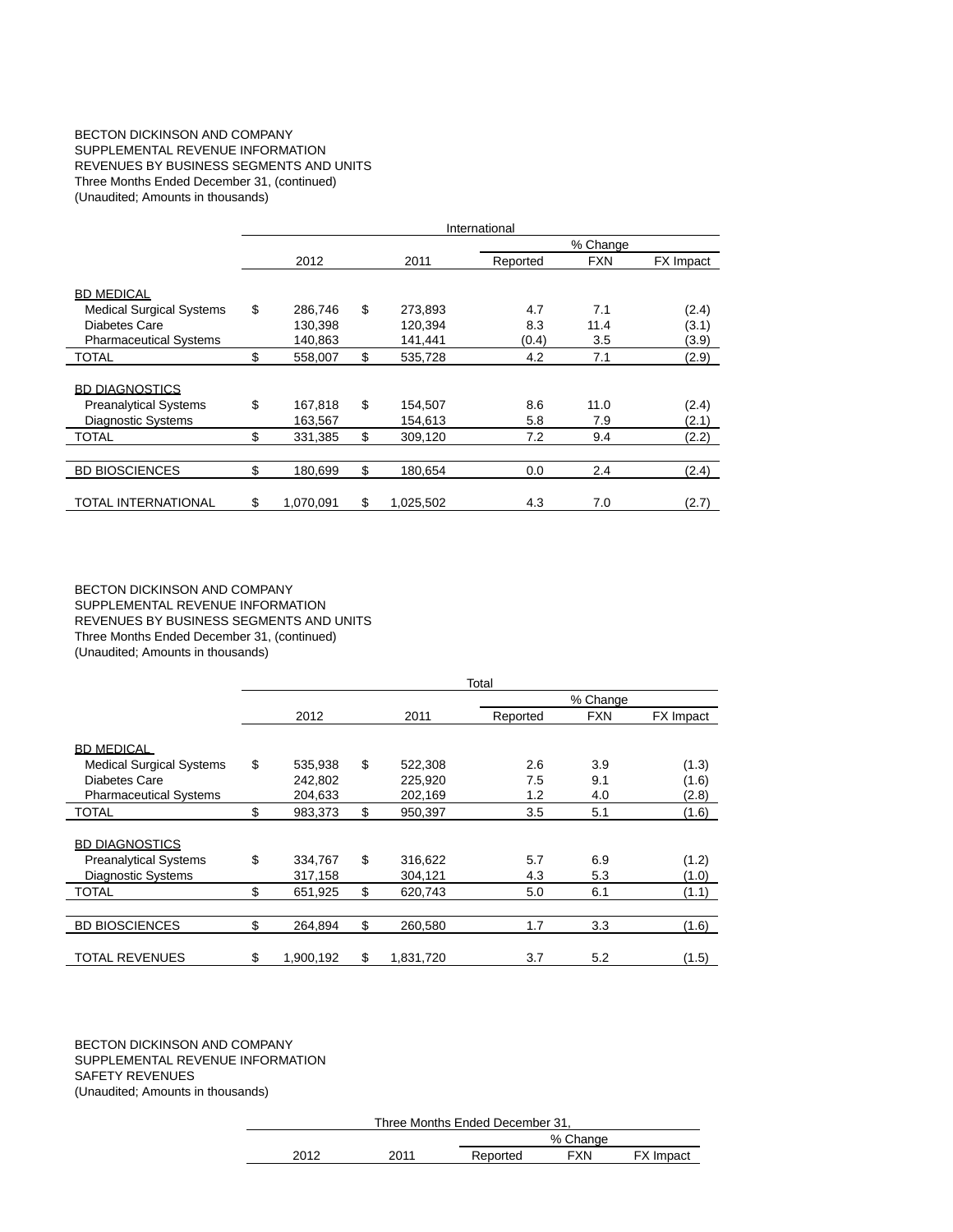| \$<br>290.943 | \$ | 290,612 | 0.1  | 0.1  | -     |
|---------------|----|---------|------|------|-------|
| 220,233       |    | 196,957 | 11.8 | 14.3 | (2.5) |
| 511.176       |    | 487,569 | 4.8  | 5.9  | (1.1) |
|               |    |         |      |      |       |
|               |    |         |      |      |       |
| \$<br>251.857 | S  | 239,783 | 5.0  | 6.0  | (1.0) |
| 259,319       |    | 247,786 | 4.7  | 5.7  | (1.0) |
| 511,176       |    | 487,569 | 4.8  | 5.9  | (1.1) |
|               |    |         |      |      |       |

# BECTON DICKINSON AND COMPANY SUPPLEMENTAL INFORMATION Quarter-to-Date Fiscal 2013 Reconciliation - FX Impact (Unaudited; Amounts in millions, except per share data)

|                                                          | Three Months Ended December 31, |                    |    |                    |    |                    |    |                                    |    |                      |                      |
|----------------------------------------------------------|---------------------------------|--------------------|----|--------------------|----|--------------------|----|------------------------------------|----|----------------------|----------------------|
|                                                          |                                 | Reported<br>FY2013 |    | Reported<br>FY2012 |    | Reported<br>Growth |    | Foreign<br>Currency<br>Translation |    | <b>FXN</b><br>Change | <b>FXN</b><br>Growth |
| <b>REVENUES</b>                                          | \$                              | 900.               | \$ | 1.832              | \$ | 68                 | \$ | (27)                               | \$ | 96                   | 5.2%                 |
| Diluted Earnings per Share<br>from Continuing Operations | S                               | 1.35               | \$ | 1.14               | \$ | 0.21               | \$ | 0.03                               | \$ | 0.18                 | 15.8%                |

## FXN = Foreign Currency Neutral

All figures rounded. Totals may not add due to rounding.

| BECTON DICKINSON AND COMPANY<br>SUPPLEMENTAL INFORMATION<br><b>FY2012 Total Year Reconciliation</b> |            |
|-----------------------------------------------------------------------------------------------------|------------|
| Reported Diluted Earnings per Share<br>from Continuing Operations                                   | \$<br>5.30 |
| Pension Settlement Charge <sup>(1)</sup>                                                            | 0.06       |
| Adjusted Diluted Earnings per Share<br>from Continuing Operations                                   | 5.37       |

 $(1)$  Primarily represents a non-cash pension settlement charge associated with lump sum benefit payments made from the Company's U.S. supplemental pension plan, as such payments exceeded the service and interest components of the plan's pension cost for the year. The charge also included settlement losses associated with certain foreign pension plans.

All figures rounded. Totals may not add due to rounding.

## BECTON DICKINSON AND COMPANY SUPPLEMENTAL INFORMATION FY2013 Outlook Reconciliation

|                                                              | Revenues        | <b>Diluted</b><br>EPS. |
|--------------------------------------------------------------|-----------------|------------------------|
| <b>Adjusted Growth</b>                                       | $3.5\% - 4.0\%$ | $6.0\% - 6.5\%$        |
| FX impact                                                    | $(0.5\%)$       | (1.5%)                 |
| Adjusted FX neutral growth                                   | $4.0\% - 4.5\%$ | 7.5%-8.0%              |
| Medical device tax impact                                    |                 | $(3.0\%)$              |
| Adjusted FX neutral growth, excluding the medical device tax |                 | 10.5%-11.0%            |